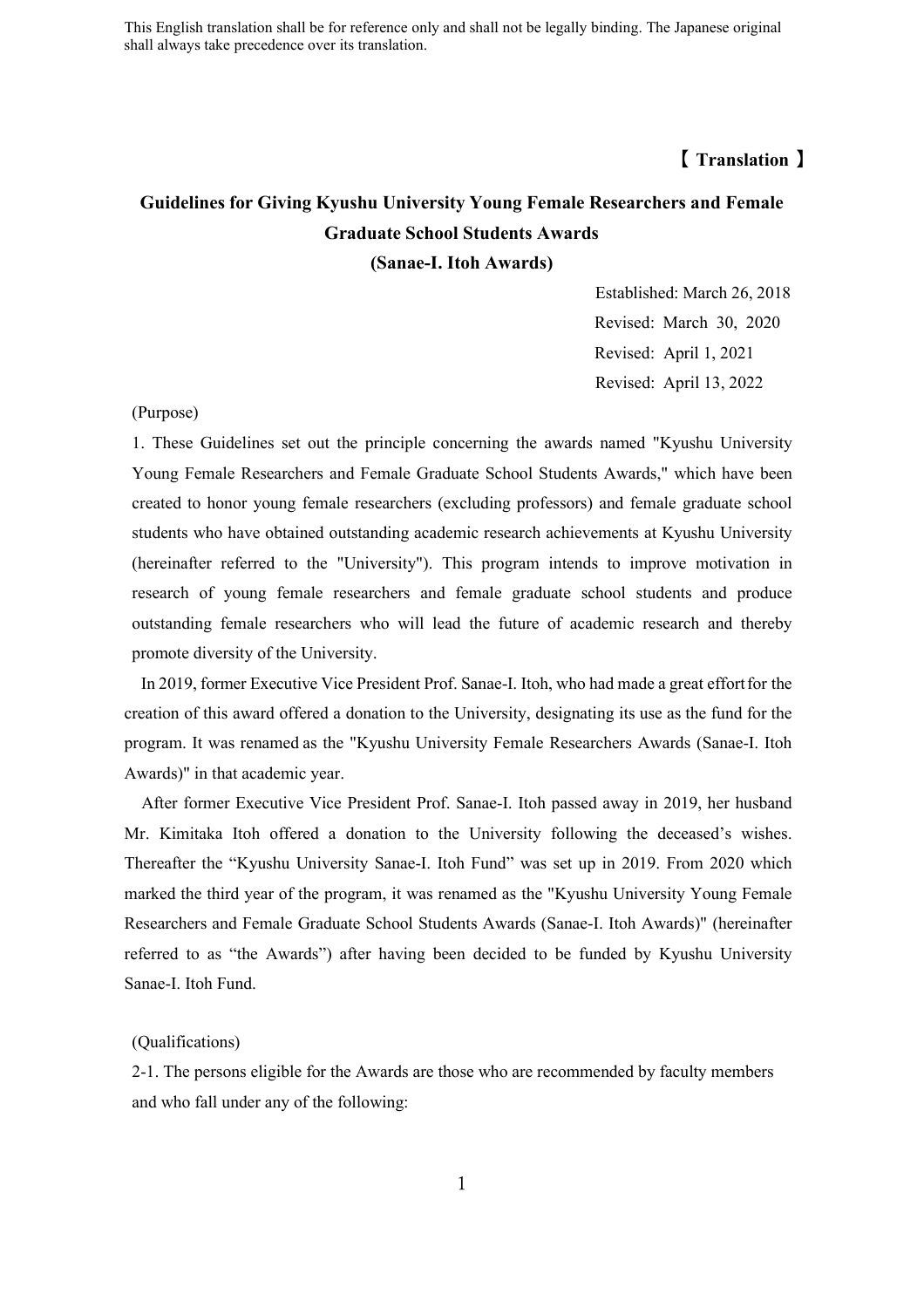#### (1) Young Female Researchers Award in Science

Female researchers who are employed by the University and meet all the following requirements at the end of the previous academic year (excluding professors):

- (a) have been employed by the University for at least one year;
- (b) are aged 40 years old or younger; and
- (c) have obtained outstanding research achievements within the past three years.

(2) Female Graduate School Students Award in Science

Female students who are enrolled at graduate schools of the University and have obtained outstanding research achievements within the past three years at the end of the previous academic year.

2-2. If the nominees have taken some time off from work or study as a result of maternity leave or nursing care within the past three years, the period as set forth in 2-1. can be modified as follows:

| Period of leave of absence for maternity or   Period during which nominees should have |                                            |
|----------------------------------------------------------------------------------------|--------------------------------------------|
| nursing care                                                                           | obtained outstanding research achievements |
| Less than one $(1)$ year                                                               | Three $(3)$ years plus one $(1)$ year      |
| One $(1)$ year or more                                                                 | Three $(3)$ years plus the period of leave |

2-3. There is no restriction on the research fields for the recommendation of nominees.

2-4. The past winners are not eligible for recommendation; provided, however, that those who were previously given Female Graduate School Students Award in Science still remain eligible to be recommended for Young Female Researchers Award in Science.

### (Recommendation)

3. Recommendation for the Awards will be accepted by submitting a record and letter of recommendation in the prescribed forms with other necessary documents. Self-recommendation may also be accepted on the condition that the nominees meet the requirements as specified in Young Female Researchers Award in Science and hold the position of associate professors, lecturers or assistant professors.

# (Call for Recommendation)

4. The Executive Vice President for Promotion of Gender Equality announces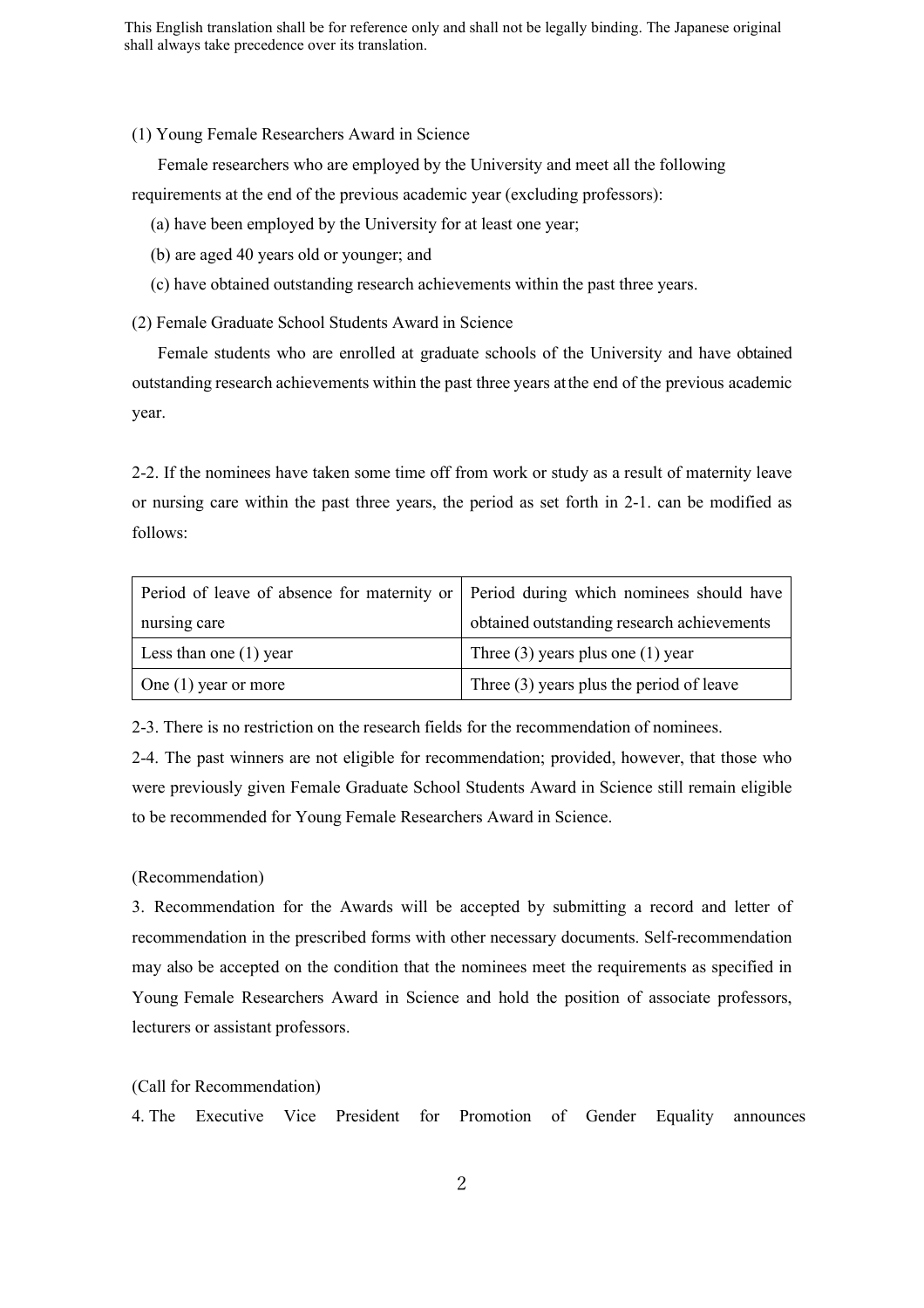the call for recommendation of nominees in order to give the Awards. The necessary matters concerning the call for recommendation are decided by the Executive Vice President for Promotion of Gender Equality.

(Selection and Nomination Committee for Sanae-I. Itoh Awards)

5-1. The University sets up the Selection and Nomination Committee for Sanae-I. Itoh Awards (hereinafter referred to as the "Committee").

5-2. The Committee evaluates nominations and selects the successful nominees who have been recommended in response to the call for recommendation as provided in 4.

5-3. The Committee consists of the following members:

(1) Distinguished academics who are designated by the President (this may include the specialists from outside the University); and

(2) Members of Office for the Promotion of Gender Equality who are designated by the President. 5-4. The members of the Committee are appointed from academics in three respective research fields (humanities and social sciences, science and engineering, and life science) . The number of members are to be balanced and equal among those three fields.

5-5. The term of office for the members of the Committee shall be two years and the members may be reappointed; provided, however, if there is a vacancy on the seat of the members, the term of office for the successor shall be the remaining period of the preceding member.

5-6. The Committee has a Chairperson who is designated by the President from among the members as provided in 5-3.

5-7. The Chairperson convenes the Committee and presides at the meeting.

5-8. If the Chairperson is unable to fulfill his/her duties, a member designated by the Chairperson in advance performs the Chairperson's duties on his/her behalf.

5-9. A member who has recommended a nominee may be required to withdraw from the screening and selection process of the nominee.

(Proceedings)

6-1. The Committee may not hold a meeting nor make a determination unless the quorum of at least half of its members are present.

6-2. All matters shall be determined by the majority of the members present and voting at the Committee. In the event of a tie, the Chairperson shall have a casting vote.

3